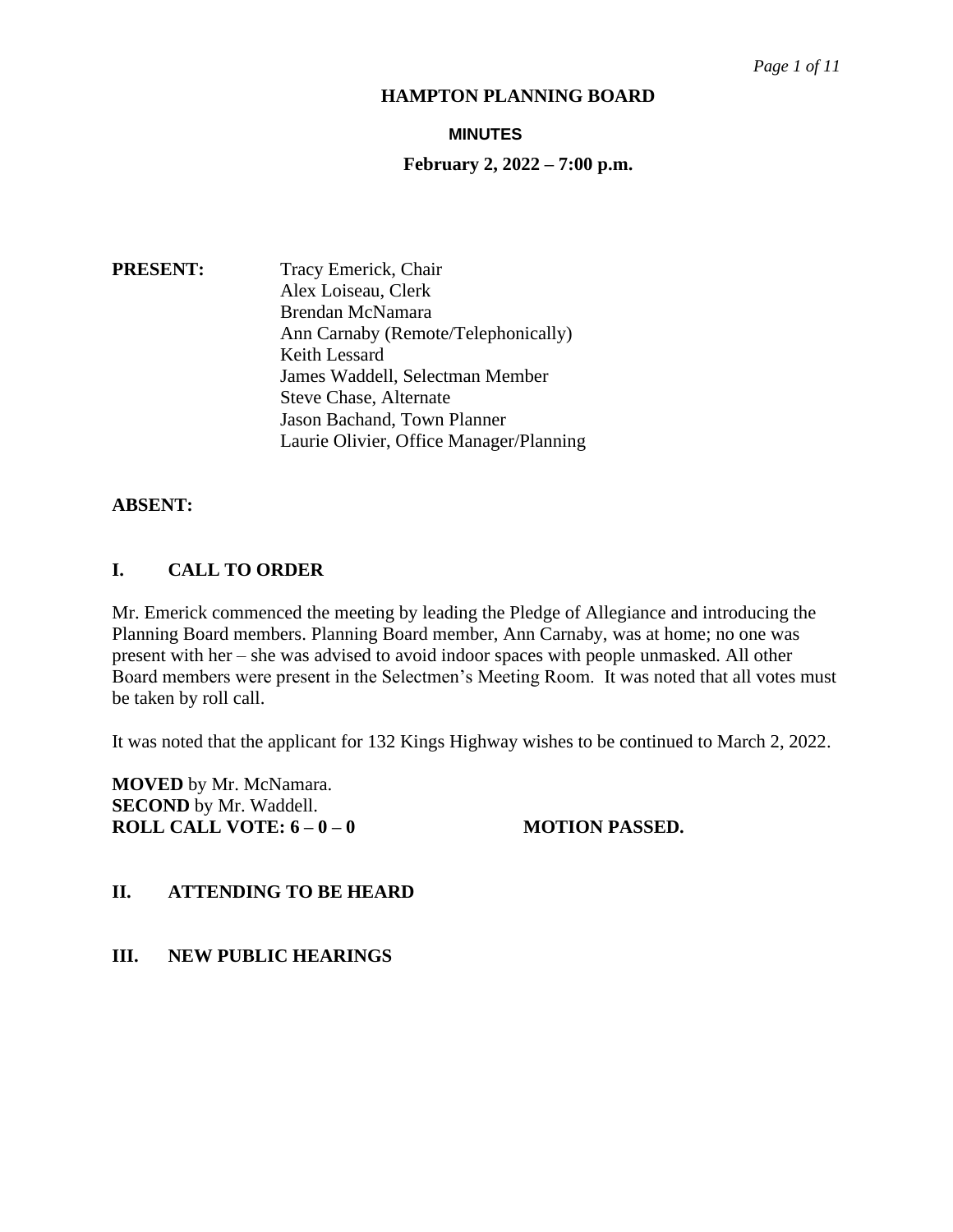#### **MINUTES**

#### **February 2, 2022 – 7:00 p.m.**

#### **22-004 571 Winnacunnet Road (Sandpiper Bay Condominiums**

Map: 235 Lot: 11 Applicant: Dennis Eary, President Sandpiper Bay Owners of Record: See \* Wetlands Permit: Emergency/After the Fact: - Installation of erosion control coir logs on eroding salt marsh. Coir lots used to protect the valuable functions of the salt marsh and preserve integrity and health of the salt marsh by stopping erosion

**\***Mary Angela 2016 Nom Trust; Matthew & Debra Sutton, Paulina Kallas; Linda Dionne, William Reddy Rev Trust; Justin & Tara Jumper; Glenn Reiser; Francis & Katherine Enwright; Elaine DiBenedetto-Johnson Rev Trust; John & Marilyn Lanen; Edward & Kathleen Sienkiewicz; Michael & Denise Howard; Francis & Heidi Daley; Princess Rental Holding Trust; Dennis Eary & Leslie O'Shea; Maureen & Jean Schneider.

Mr. Peter Senkiewicz appeared. He is on the Condominium Board. His legal name is Edward. This is for approval for an after-the-fact permit for emergency-authorized work. He met with the Conservation Commission, and they gave their recommendation for approval. He stated he concurs with the conditions.

# **BOARD PUBLIC BOARD**

**MOTION** by Mr. McNamara to approve the Wetlands Permit along with the stipulations contained in the Conservation Commission letter dated January 26, 2022.

Mr. Senkiewicz said it will meet State standards.

**SECOND** by Mr. Loiseau. **ROLL CALL VOTE: 5 – 0 – 0 (Carnaby – teleconference problems) MOTION PASSED.** 

#### **22-005 14 Dover Avenue**

Map: 296 Lot: 154 Applicant: Susan and Ryan Salame Owner of Record: Same Condominium Conversion: Conversion of two structures into condominium form of ownership. One building consists of a single-family dwelling; one structure consists of two, single-family dwelling units.

Waiver Request: Section V.E. Detailed Plans.

Attorney Eugene Geary from the Morris Law Office appeared. He noted that Building #1 is a stand-alone building and Building #2 has two single-family dwelling units. They want the three units to be changed to condominium form of ownership. There will be no structural changes. This is a benefit to the Town. They are in receipt of the Town Planner's Memorandum and they are in agreement. Attorney Geary discussed shared utilities on Building #2. The previous owner planned to have separate and distinct utilities. They will have a separate gas meter.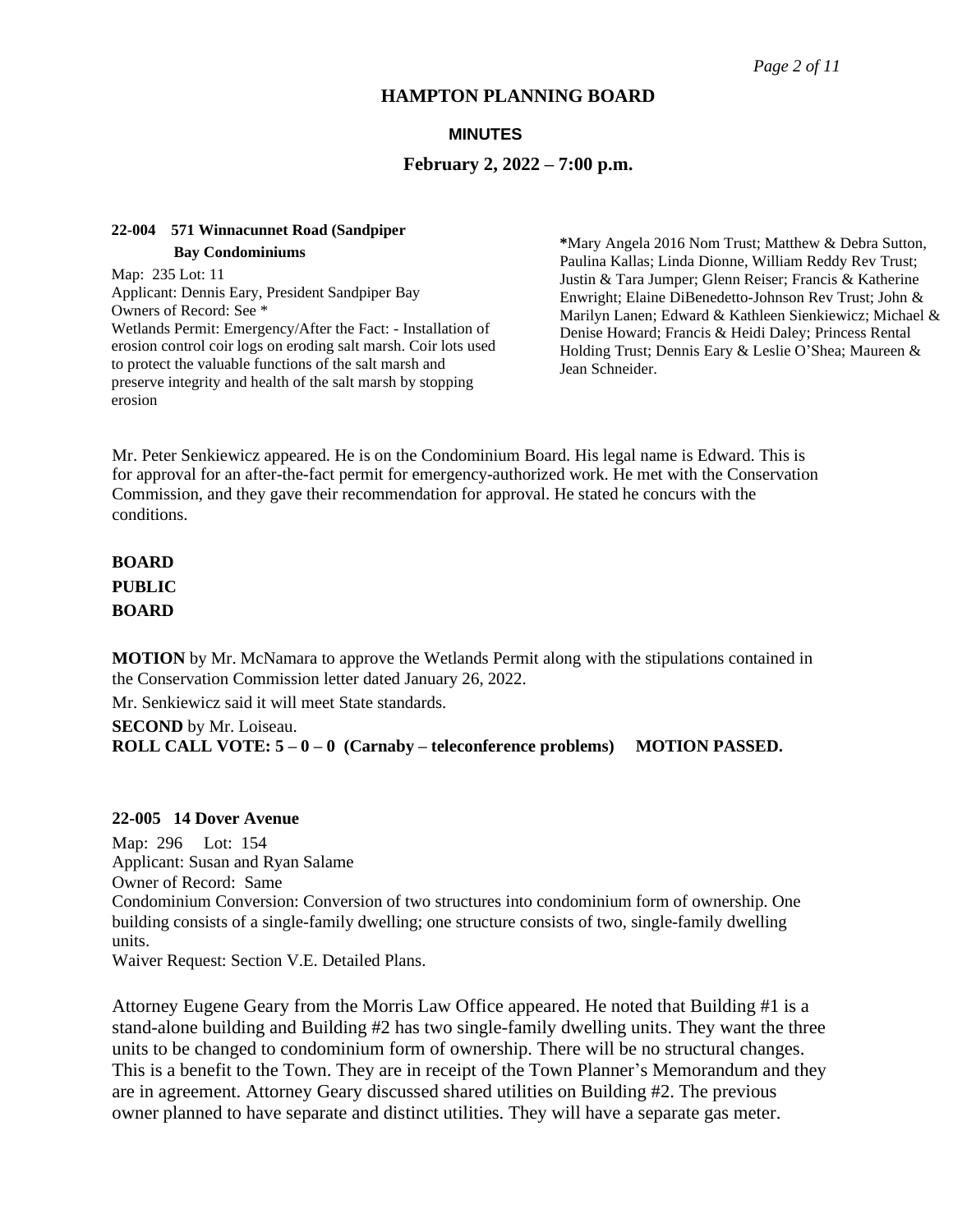#### **MINUTES**

#### **February 2, 2022 – 7:00 p.m.**

Attorney Geary discussed parking. Parking is improved. They put in a garage. The back units have two distinct parking spaces.

# **BOARD PUBLIC BOARD**

Mr. Bachand agrees the parking has been improved. Mr. Bachand asked about the second floor – "the door to nowhere". He spoke with the Building Inspector. There is another phase of work going on. Prior to recording of the condominium documents and plan, that needs to be completed first. Attorney Geary concurred.

Mr. Bachand discussed the front area; landscaping/green space. Attorney Geary said he believes the applicant plans to beautify the property. Mr. Bachand said vehicles should not park in a manner that overhangs into the right-of-way.

There is waiver request of the detailed plan requirement. Mr. Bachand recommends approval of the conversion with the conditions in his Memorandum dated February  $2<sup>nd</sup>$ , but adding a condition that all front building improvements, including addressing the door (above the garage) on the second floor, be completed prior to recording the plan and documents.

**MOTION** by Mr. Loiseau to approve the waiver. **SECOND** by Mr. Waddell. **ROLL CALL VOTE: 5 – 0 – 0 (Carnaby- teleconference problems) MOTION PASSED.**

**MOTION** by Mr. Loiseau to approve the condominium conversion with the Town Planner's Memorandum conditions, as amended.

**SECOND** by Mr. Waddell.

**ROLL CALL VOTE: 5 – 0 – 0 (Carnaby- teleconference problems) MOTION PASSED.**

Keith Lessard arrived for the meeting and was seated.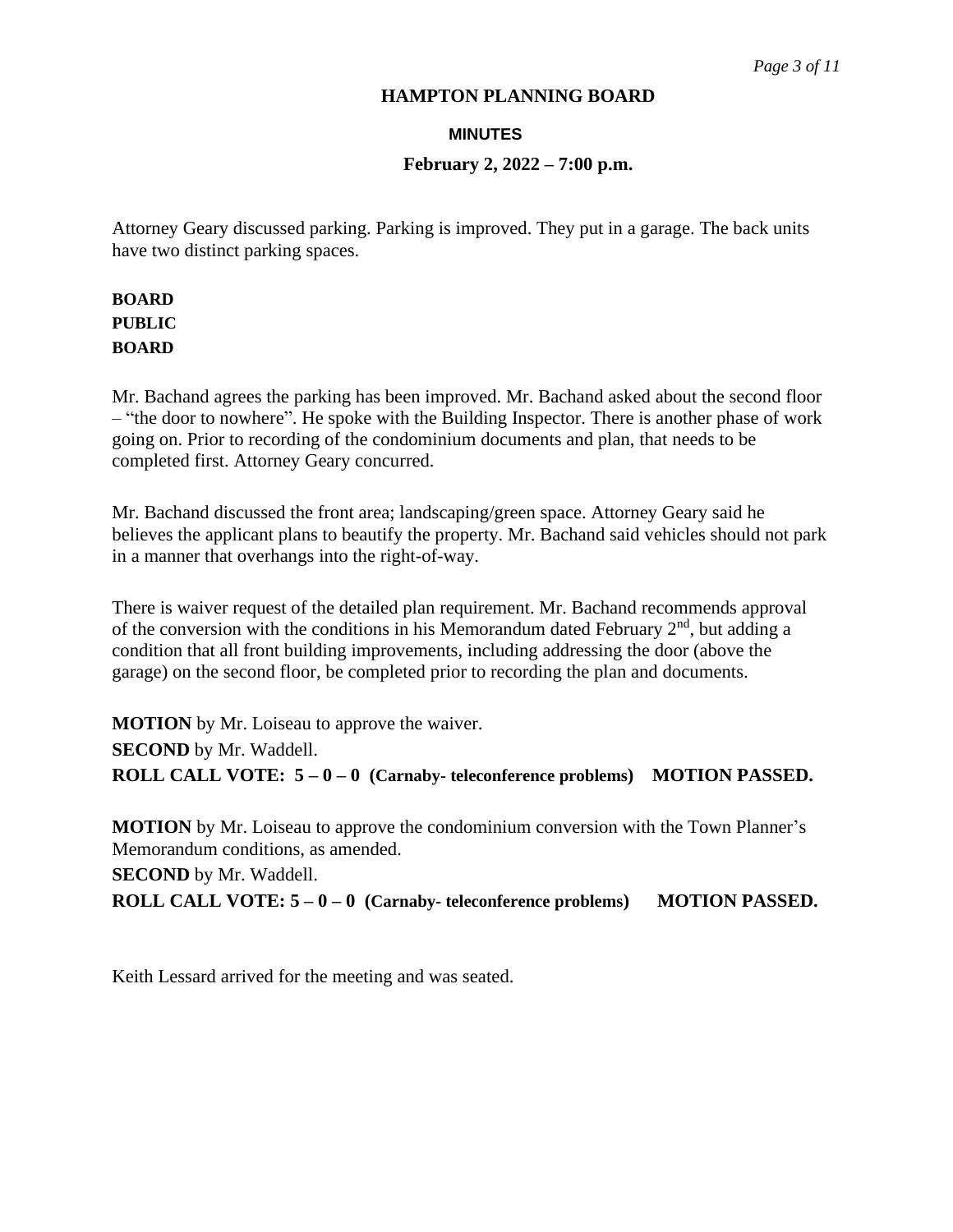#### **MINUTES**

#### **February 2, 2022 – 7:00 p.m.**

#### **22-006 95 & 97 Ocean Blvd & 4 & 25 J St.**

Map: 290 Lot: 116,117,118 & 137

Applicant: McGuirk's Ocean View, Inc.

Owner of Record: McGuirk's Ocean View, Inc.

Modification of Amended Site Plan Approval: Applicant is requesting the removal of Condition #3 of the March 4, 2020 Amended Site Plan Approval, which reads as follows: *The Phase I improvements (temporary cabana/beach bar, decking, and other associated structures) shall be removed from the site no later than December 31, 2021, or with the expiration of the clarified ZBA approval (and any subsequent extensions thereto), whichever is sooner. Applicability of Condition #8 to be reviewed.* Additionally, the applicant is requesting an extension of the Amended Site Plan Approval to March 4, 2023.

Mr. Tom McGuirk appeared with Attorney Justin Pasay. This is to amend the site plan to remove Condition #3 of the March 4, 2020 approval, and to extend the approval to March 4, 2023. He summarized the variance granted in October of 2018. Merging the properties was discussed. Side setback relief was needed. There was Planning Board approval. Mr. McGuirk did the final design and pulled a Building Permit to build a cabana and deck. In 2020, he appeared for an Amended Site Plan. This is a phased approval.

Mr. Lessard recused himself from this application.

Condition  $#3$  required removal of the cabana by December  $31<sup>st</sup>$  of last year. Condition  $#8$ required Mr. McGuirk to go back to the ZBA regarding side setbacks. Mr. McGuirk had a discussion with the ZBA, but it was not done in a public hearing. They filed this now with the ZBA. They hope to get clarification.

Attorney Pasay discussed the atmosphere before COVID. Now that COVID is here, it is important as a local business to serve people outside. He noted #3 is for this basis. At this point, it (the overall project) is still being designed. Mr. McGuirk will sit with TMS Architects. He will come back to this Board with a new plan. The existing plan will be withdrawn.

Attorney Pasay said they want to continue this for one year; and talk to the architect.

# **BOARD PUBLIC BOARD**

Mr. Waddell said the reasons are valid. COVID is still prevalent. There is a new law that local authority can allow outdoor dining.

Mr. Bachand discussed the prior application and the cabana. It was contentious in the past. There were discussions about the structure and how it came to be. He appreciates there will be a new plan. He supports the idea of leaving the cabana there longer. He does not support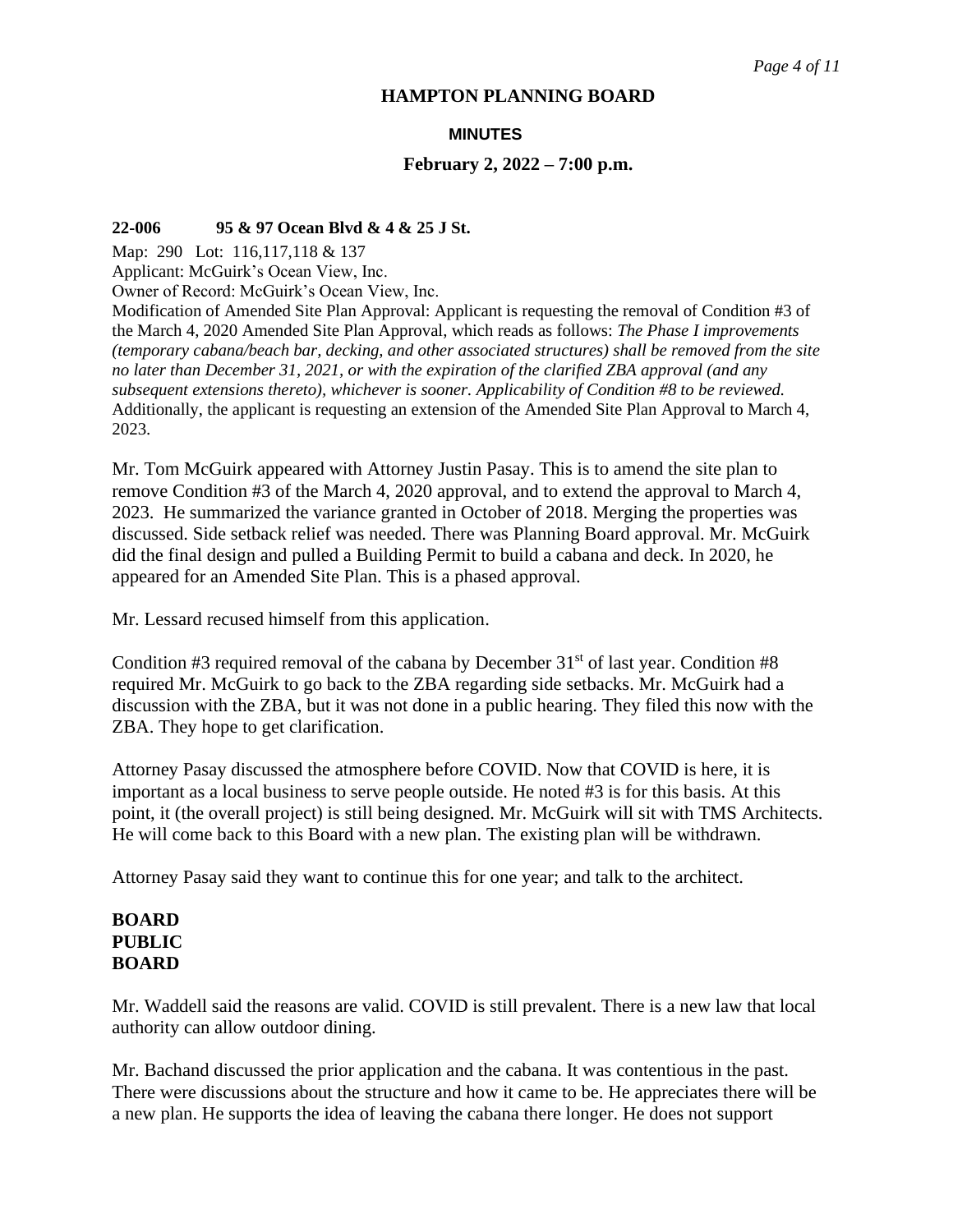#### **MINUTES**

#### **February 2, 2022 – 7:00 p.m.**

removing the condition and having it (cabana) be there in perpetuity. Mr. Bachand said we are looking forward to a great project. In 2024, Mr. McGuirk could come back to discuss this. Leaving it in its entirety is what Mr. Bachand wants until 2024, or, unless the ZBA asks for it to be removed sooner--if there is a compliance issue. The one-year extension is no problem. He recommends allowing this until December 31, 2024 unless the ZBA requires something otherwise, and all other conditions are to remain in full force and effect.

Attorney Pasay discussed Conditions #3 and #8. The cabana and the bar is a permitted use. It has jurisdiction of the 4' of the deck through the ZBA. Mr. McGuirk may have to cut 4' back off the deck. They are still subject to the site plan.

Mr. Emerick is confused why this is a problem. Mr. Waddell said they have to come back with a new plan. Mr. Bachand said the cabana was intended to be the temporary first phase of a twophase project; this was never intended to be permanent. Mr. Bachand thought giving three full beach seasons is generous; it gives time to go through the planning and permitting process. The application can be stalled beyond 2024. Mr. Emerick said ultimately it will come out. Mr. Chase said we don't know what the site plan will look like right now. We have given an extension already. It ensures they will come back with a valid plan. Mr. Emerick said if they come back with this still on the plan, does the new plan trump this. Mr. Bachand said the new plan should note the cabana as temporary. If there is a new approval, then this one is voided.

Attorney Pasay wants to keep options. Some portion may be preserved. At that time, per Mr. Chase, we can address it. Mr. McNamara asked how quick they will come back with a new site plan. Mr. McGuirk said he has no idea. We are giving them until December of 2024.It can be remaining on site until no later than December of 2024. Mr. McNamara said we are putting up a roadblock. If it has to be ripped out by the end of 2024, we are putting up a roadblock. Mr. Chase said that gives enough time for them to come back with a site plan. Mr. Chase said when it was issued, it was temporary. Mr. Waddell agrees with Mr. McNamara. Mr. McNamara discussed the applicant saying he may incorporate it; he may not.

Mr. Bachand said what is there today is a temporary cabana. That is what the Board approved. They are now asking to make it permanent. What if they never do the (larger) project was asked. Mr. Bachand said this is not how it was presented. Mr. Bachand noted that he himself and Attorney Pasay discussed this being proposed as an extension of the condition (not the removal of it) in December of last year.

Attorney Pasay said there should be flexibility. Mr. Chase said when they brought the plan forth in 2020, it was temporary and now they are asking for it to become permanent, but we have not gotten a new site plan to review. If you look at the project history, it is supposed to be a building, not a cabana. Phase One was approved as temporary.

Mr. Loiseau asked if temporary structures can become permanent. Mr. Chase thinks that would be what is needed.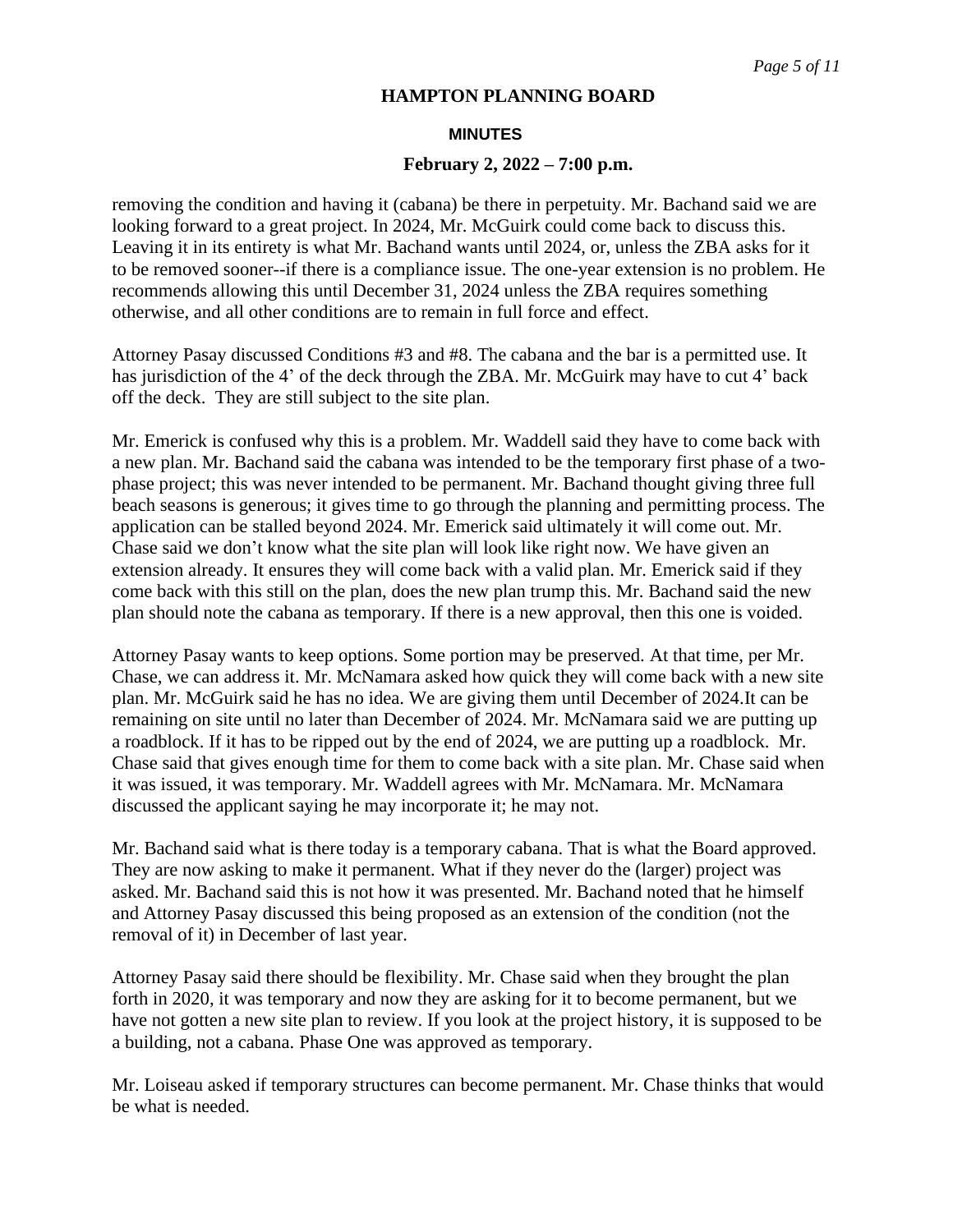#### **MINUTES**

#### **February 2, 2022 – 7:00 p.m.**

Mr. Chase said they have to come back with site plan. If we remove the condition, and they don't want to come back with a site plan, it will never be reviewed as a site plan.

It was supposed to be a building. We approved Phase I as temporary. Mr. Emerick has no problem having it become permanent. Mr. Chase said if we set a date to two years out, they will come back with a plan. Mr. Bachand said the original approval was phased because the intent was for its removal. It already is an after-the-fact situation. There was a Building Permit, but it was after-the-fact from this Board. The Board was accommodating accommodated in saying we will call it Phase I, but it will need to be removed so they can construct Phase II.

Mr. Waddell said they did what they could do in Phase I. Mr. McNamara said the applicant maybe would have come for this in the first place. They put it up before they came for a (Planning Board) permit per Mr. Chase.

**MOTION** by Mr. Loiseau to approve with the Planner's memo (dated February 2, 2022) but removing Item #1 (re: cabana) from the conditions. **SECOND** by Mr. Waddell. **ROLL CALL VOTE: 5 – 1 (Chase) – 0 MOTION PASSED.**

#### **IV. CONTINUED PUBLIC HEARINGS**

# **21-043 132 Kings Highway (Units 1 & 2)** *(continued from September 1, 2021, October 6, 2021, and December 1, 2021) NOTE: CONTINUED TO MARCH 2, 2022*

Map: 183 Lot: 30A Applicant: Gary and Gail MacGuire, Trustees Owners of Record: MacGuire Family 2020 Revocable Trust (Unit 2) and Eddy and Kathleen (Fleming) Clemente (Unit 1) Wetlands Permit: Replace the existing decks on the duplex units with enclosed space. All improvements to occur within the limits of the existing decks and existing developed lawn area.

**21-019 61 High Street** *(continued from April 7, 2021, May 5, 2021, June 2, 2021, July 7, 2021, Sept. 1, 2021, Oct. 6, 2021, Nov. 3, 2021, and January 5, 2022)* Map: 161 Lot: 17 Applicant: Shane Pine Owner of Record: GMC Group Limited Partnership Site Plan (Amended): Propose to make outdoor patio space (previously approved for Covid-19) permanent. Waiver Request: Section V.E. Detailed Plans.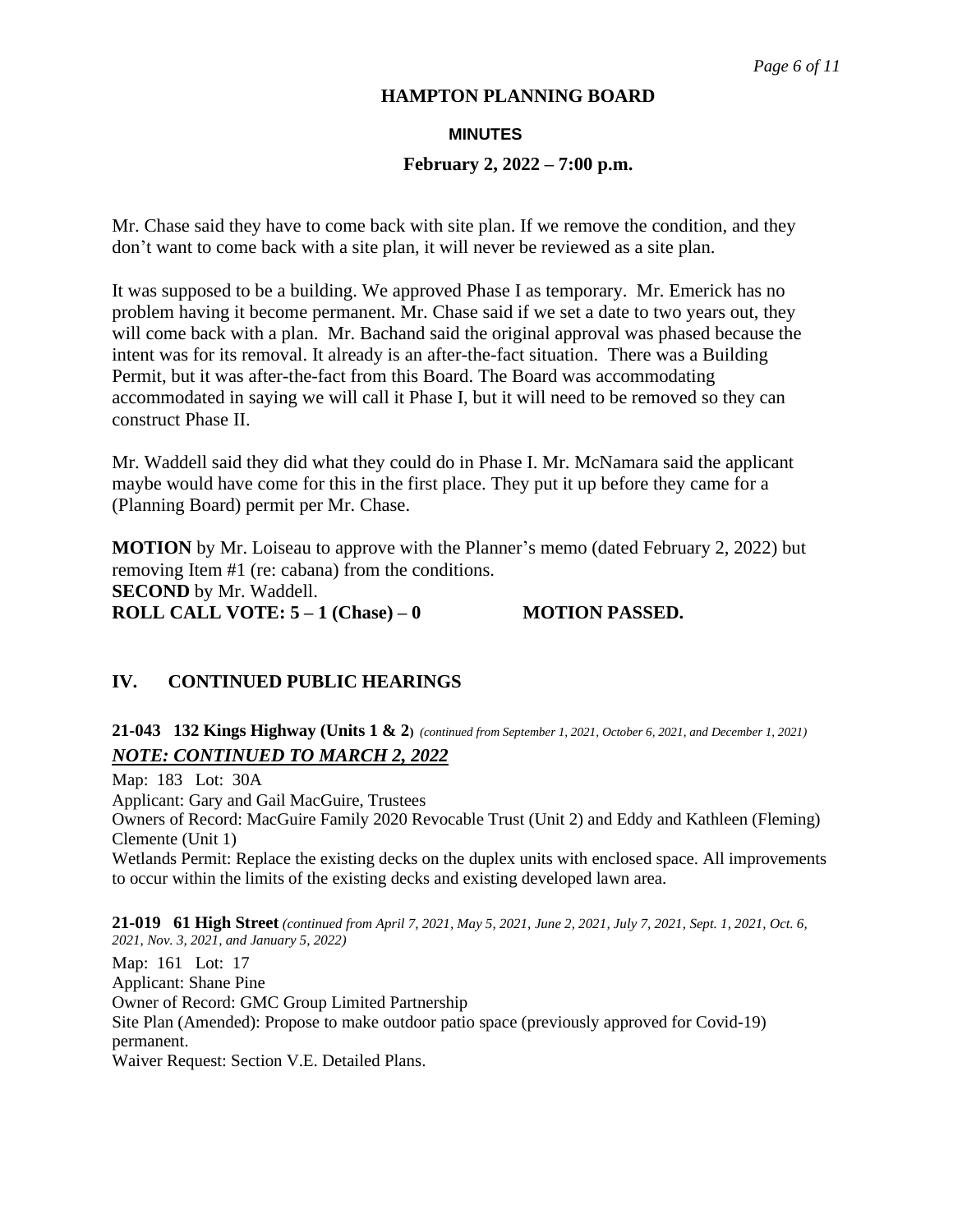#### **MINUTES**

#### **February 2, 2022 – 7:00 p.m.**

Attorney Pasay appeared with Shane Pine. Henry Boyd, Millennium Engineering was present. He is generally in accord with the Town Planner's Memorandum. He will discuss fire and egress issues later.

Mr. Boyd, Millennium Engineering discussed the site plan. There was a sealed surface issue. Snow storage was discussed. Mr. Pine worked with the Fire Protection Officer. Egress was discussed and emergency egress. Mr. Pine has worked with the neighbor to the west so they can pass through the existing fence; there will be a push gate through the fence--only for emergencies. There will be no access into Shane's. There will be directional arrows. Trash pick up was discussed. There are typos on the plan per Mr. Boyd. Notes about hours of operation were discussed. Conditions 2 and 6 of Mr. Bachand's Memorandum should be discussed.

Attorney Pasay said #2 deals with emergency egress. There is a license agreement. It is a revocable license. It is not in a form to get recorded. Attorney Pasay thinks it should be required annually to provide a certification in writing to the Board of Selectmen that the license has not been revoked.

The noise issue was discussed. Number 6 imposes initial requirements to minimize noise from live entertainment and speakers. Additional sound mitigation was discussed. Mr. Pine has done noise mitigation. Sound deadening material was discussed. The Select Board deals with noise. Attorney Pasay read aloud what he wants the condition to state.

Attorney Pasay thinks this deals with existing law in Hampton. If there are issues with abutters, it should go to the Select Board.

Mr. Bachand discussed #2. Mr. Bachand said he thinks the Registry would take the document if ta cover page is added that fits their criteria. However, it is up to the Board.

Mr. Lessard said we need Fire Prevention to talk about this. Safety needs to be shown as it is provided at the site. Fire may want it recorded. It is about life safety. Mr. Lessard wants a life safety officer to be comfortable with this. Mr. Bachand said Condition #7 talks about requiring a final review and sign off by the Fire Department, DPW and Planning.

Mr. Waddell said if it is recorded like a Deed, and if it is a license, it could mess up a sale. He thinks a license will do the trick. It will need an annual update.

Mr. Bachand said to strike recording but leave the rest. Mr. Bachand discussed #6. Mr. Lessard said the fire emergency egress area needs to be shoveled out after every storm. It is in the snow storage area for the parking lot. **That should be noted on the final plan per Mr. Bachand.**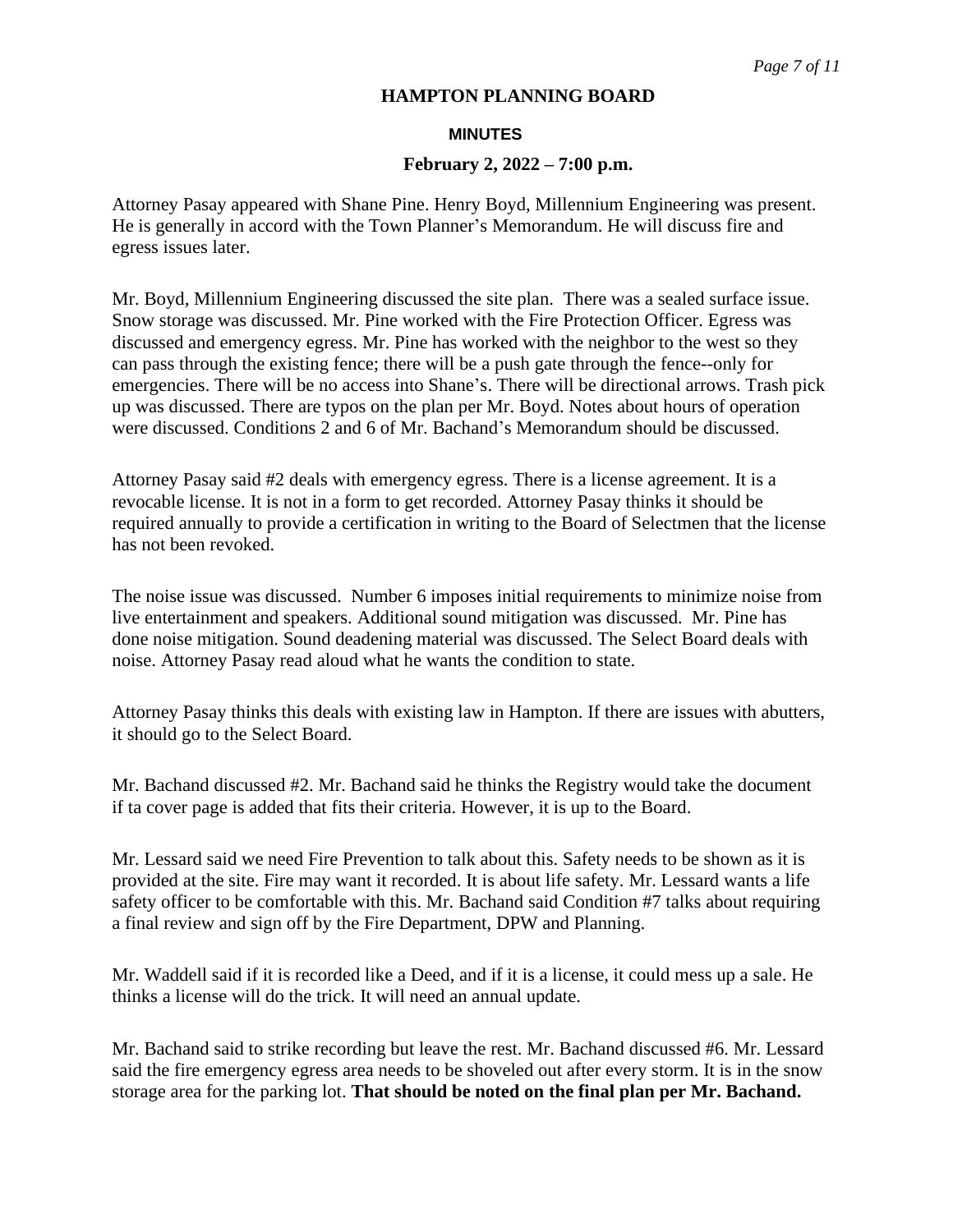#### **MINUTES**

#### **February 2, 2022 – 7:00 p.m.**

Mr. Bachand discussed #6. The first part, it coincides with what the applicant is representing. Having a loud band near a residential area was discussed as a problem. Speakers are allowed out back. Mr. Bachand said the language highlighted in his memo is verbatim to another application that the Board recently heard.

Mr. Bachand discussed the hours of operation. It is up to the Board. Attorney Scully presented different hours. Attorney Pasay discussed residents calling in a complaint for noise. The health, safety, and welfare of residents is in the Planning Board's purview; The Board of Selectmen do deal with noise complaints.

Mr. McNamara discussed noise complaints to violations (a prior applicant).

Mr. Lessard discussed people having an issue with noise. Mr. Waddell said they would have to call the police; decibels are checked out.

Attorney Pasay discussed the hours. They should be able to go until 11:59 p.m. on weekends and during the week until 11:00 p.m.

Ms. Carnaby said this is in the Town Center-Historic. A little more stringent hours may be applied since entertainment is not allowed in the TC-H District at all. Weekdays were going to be limited to no music after 9:00 p.m. That seemed reasonable. There will be more residences across the street in the future.

It is a different district. Mr. Bachand said the prior Building Inspector gave the interpretation that this is allowed. He discussed the prior Building Inspector's letter from April  $22<sup>nd</sup>$  of last year. Mr. Bachand said 2.8 was cited in the Ordinance. Mr. McNamara said one member said they can go later. Mr. Bachand said the hours are not related to the use.

Attorney Pasay said they can operate until 11 p.m. during the week and 11:59 p.m. on weekends.

Mr. Loiseau said a sound engineer was brought in for another project the Board heard. We are not making this applicant do this.

#### **PUBLIC**

Karen Twomey, 40 Towle Avenue appeared. Her property abuts Shane's. She went to every Board and noted concerns about the noise. She is all for business. She wants the Board to consider the hours. She noted the woman next door has two little babies. It is amplified. If she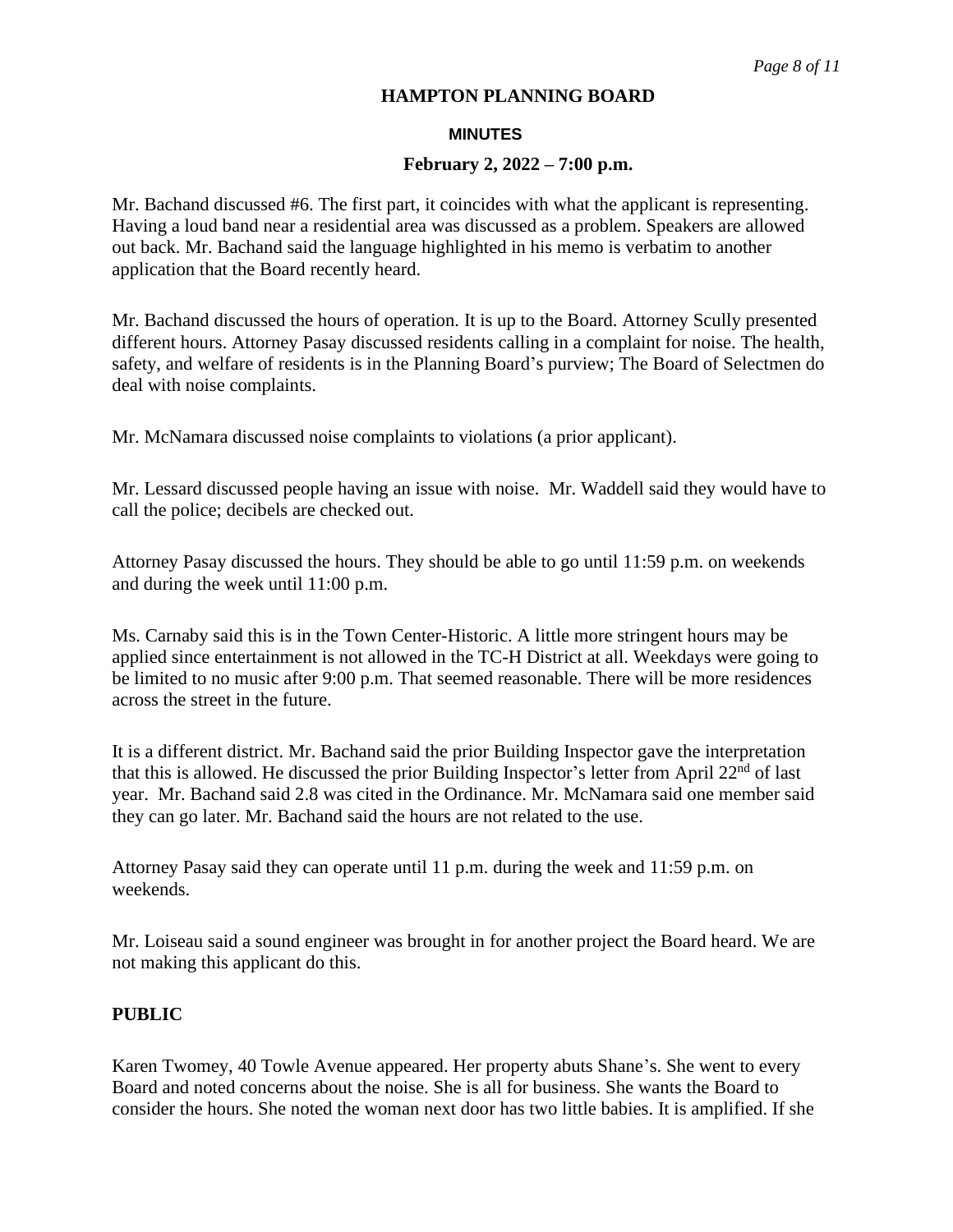#### **MINUTES**

#### **February 2, 2022 – 7:00 p.m.**

closes her windows and doors, she still hears music. She asked the Board to please consider the hours of playing music.

#### **BOARD**

Mr. Waddell said he agrees with Ms. Twomey. However, three years ago, there was a noise ordinance and it passed. We have to live by the Ordinance. Mr. Loiseau said he wants to see how noise will be mitigated. He gets the time, but if they are not going to self-impose the noise issue, he wants to see how this will go.

Mr. Emerick discussed amplification. Acoustic guitar can be amplified; that turns it into an electric guitar. If acoustics are not plugged in, it's fine. If it is plugged in, then it is loud. Mr. Pine said they have to adhere to decibel levels. Mr. Lessard said maybe a sound engineer is needed on this like we did with the last application. Mr. Pine said he is only having one guy play versus a larger band. Mr. Lessard discussed what in the future will be played there. Mr. Lessard said the other applicant gave us a basis to judge it by. Mr. Loiseau felt like the other applicant was compromised.

Mr. Pine said he does not go above 70 decibels. Outside of his fence, he does not go above 65.

Mr. Emerick does not think we have authority to change the hours of entertainment. The warrant article passed per Mr. Waddell.

Mr. McNamara asked why the first time they agreed to 9:00 p.m. on weeknights. Mr. Pine said there was not an agreement. Mr. Pine currently stops music around 9:00 p.m. on weekdays. Ninety Nine percent of the time he will adhere to that. The one time he does an after-wedding party that extends later, he wants the capability to extend it later so he won't be called out on it.

**MOTION** by Mr. Waddell to approve with the conditions in the Planner's memo (dated February 2, 2022), to keep Condition #2, but strike "…and recorded at the Registry of Deeds unless the Registry will not accept said document". Condition #6 stays as is, along with the new underlined language, and striking the last sentence.

**SECOND** by Mr. Lessard and including acknowledgement that the Board of Selectmen take full responsibility for enforcement of the noise ordinance.

Mr. Lessard asked about amplified music. Mr. Waddell said to strike that sentence. It was noted that a vocalist is probably amplified as well. So that comes out.

**ROLL CALL VOTE:**  $6-0-1$  (Loiseau) MOTION PASSED.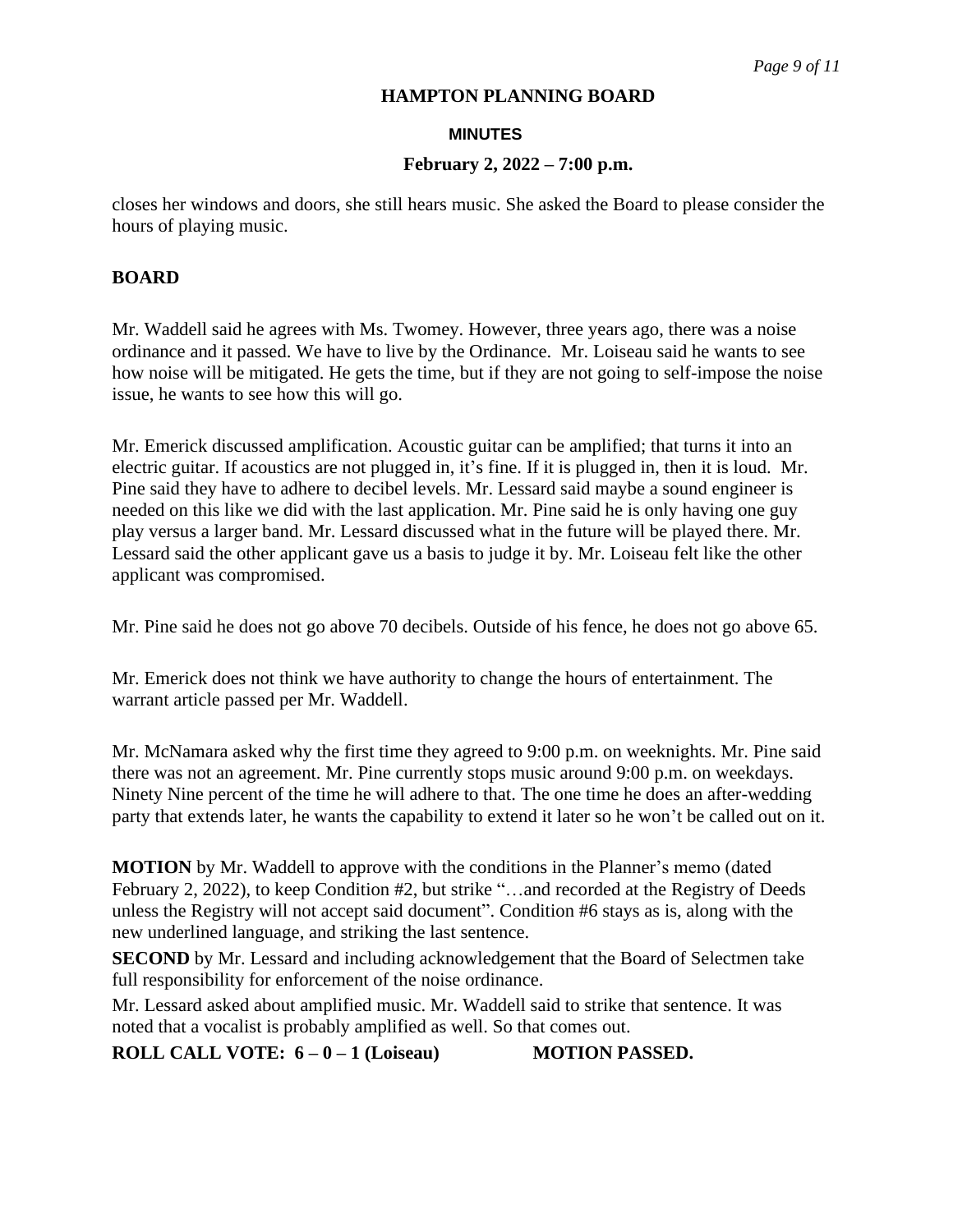#### **MINUTES**

#### **February 2, 2022 – 7:00 p.m.**

**MOTION** by Mr. Lessard to approve the waiver of the detailed plan. **SECOND** by Mr. Waddell. **ROLL CALL VOTE: 6 – 0 – 1 (Loiseau)** MOTION PASSED.

#### **V. CONSIDERATION OF MINUTES**

**MOVED** by Mr. McNamara to accept and approve the January 19, 2022 Minutes. **SECOND** by Mr. Loiseau. **ROLL CALL VOTE:**  $6-0-1$  (Chase) MOTION PASSED.

#### **VI. CORRESPONDENCE**

#### **VII. OTHER BUSINESS**

#### • **Outdoor Dining Requirements**

Mr. Bachand discussed how many businesses are getting through difficult times by having outdoor dining. RSA 178:24 was given out. It needs local approvals. Some things would fall under the purview of the Board of Selectmen. This Board right now requires site plan approval for existing approved businesses to have outdoor dining. It can take a long time. This is the right approach for things to become permanent. That would go through the site plan process. If someone wants a tent for seasonal use or a temporary amount of time, there could be an easier way. Mr. Bachand spoke with the Town Manager about this. The suggested approach would establish a temporary transitional outdoor dining approval for private property, only for 2022, under the Planning Board jurisdiction. We would work on something to put into our site plan regulations after this year. A temporary outdoor dining application can be prepared to come to Board for its acceptance on March  $2<sup>nd</sup>$ , which would give time for people to do this beginning in the spring of this year. This would be a good transition. The form can be modified. Certain Town Departments would need to sign off.

Mr. Emerick said outdoor dining has been extended for 2 years. Local jurisdiction. Mr. Bachand said, with this temporary application, we will want a sketch to show where a tent would be, etc.

Mr. Waddell said maybe we should extend it for two years. Mr. Bachand said it would need an annual renewal. Mr. Lessard asked about the expiration date - maybe October  $31<sup>st</sup>$  of 2023. Mr. Bachand said even if we said 2023; the end of the year could be the expiration. Mr. Bachand said we can update the Site Plan Regulations after 2022. It should be by December 31, 2023. Ms. Carnaby is good with the end of the calendar year. Mr. Bachand will bring a completed application for first meeting in March. **Entertainment should be clarified on the application.**